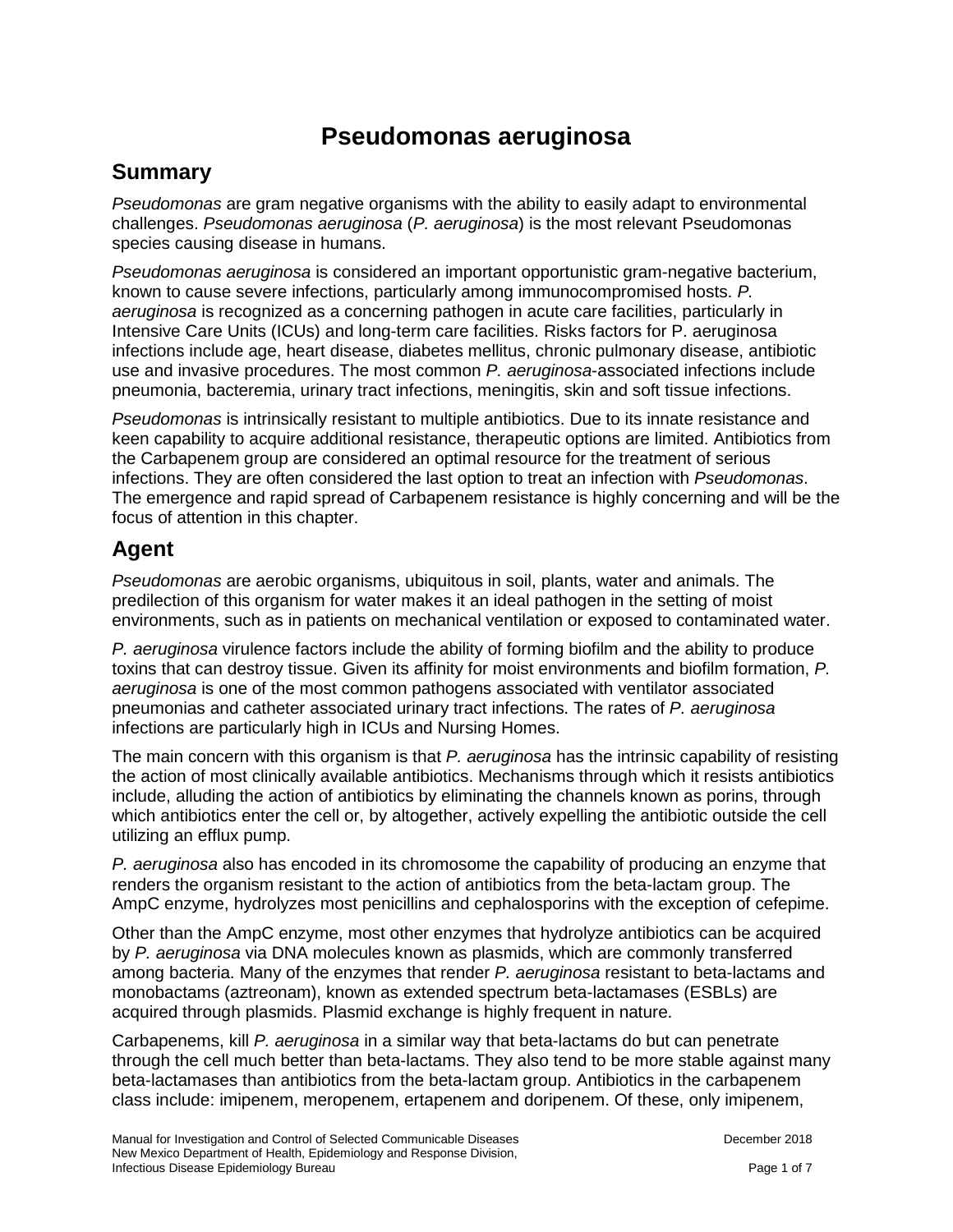meropenem and doripenem are active against *Pseudomonas aeruginosa*. Ertapenem has no activity against this organism.

Until recently, most of the carbapenem resistance observed in *P. aeruginosa* revolved around the loss of a specific channel [OprD] which made the organism impermeable to the drug. This mechanism confers resistance to imipenem and to a lesser to other carbapenems. In recent years the acquisition of novel extended spectrum beta-lactamases, particularly metallo-betalactamases have become a worldwide concern, as they effectively eliminate the use of carbapenems to treat *P. aeruginosa* infections, making infections close to untreatable.

### **Transmission**

Reservoir: *Pseudomonas* is not a common bacterium that inhabits the healthy human microbiome. Changes in the microbiome are typically necessary in order to develop long term colonization with this organism. The use of antimicrobial agents, gastrointestinal disease and diet may be predisposing factors. Individuals with chronic pulmonary diseases such as cystic fibrosis and bronchiectasis are also highly predisposed to colonization of their respiratory tract with *P. aeruginosa*.

*P. aeruginosa* can be found on inert surfaces in the healthcare setting, including stethoscopes, chairs, bedrails, door handles, elevators, respiratory therapy equipment, bronchoscopes, endoscopes, cleaning equipment such as mops and buckets and almost every piece of equipment used at bedside. It is also particularly commonly found in bathtubs, hot tubs, shower heads, water baths and sinks.

Less virulent community acquired infections caused by *P. aeruginosa* include hot tub associated folliculitis, otitis externa (swimmer's ear) and nail infections. Pneumonias associated to contaminated auto air conditioners and home humidifiers have also been reported. Long term colonization with this organism may occur but its true duration and prevalence is not known. Prevalence and duration of colonization appears to be lesser than for similar organisms from the *Enterobacteriaceae* or *Acinetobacter* groups.

Mode of Transmission:

- Exogenous
	- o Through the hands of healthcare workers.
	- o Through contaminated environmental surfaces.
- Endogenous
	- $\circ$  Transformation of an initially sensitive colonizing organisms that subsequently becomes resistant.

Period of communicability: Currently unknown.

#### **Clinical Disease**

Incubation Period: There is no defined incubation illness period. Host specific factors and comorbidities are the main predisposing factors for the development of infection.

Illness: The organism is known to cause the following diseases:

Bacteremia of unknown origin.

Infective Endocarditis.

Pneumonia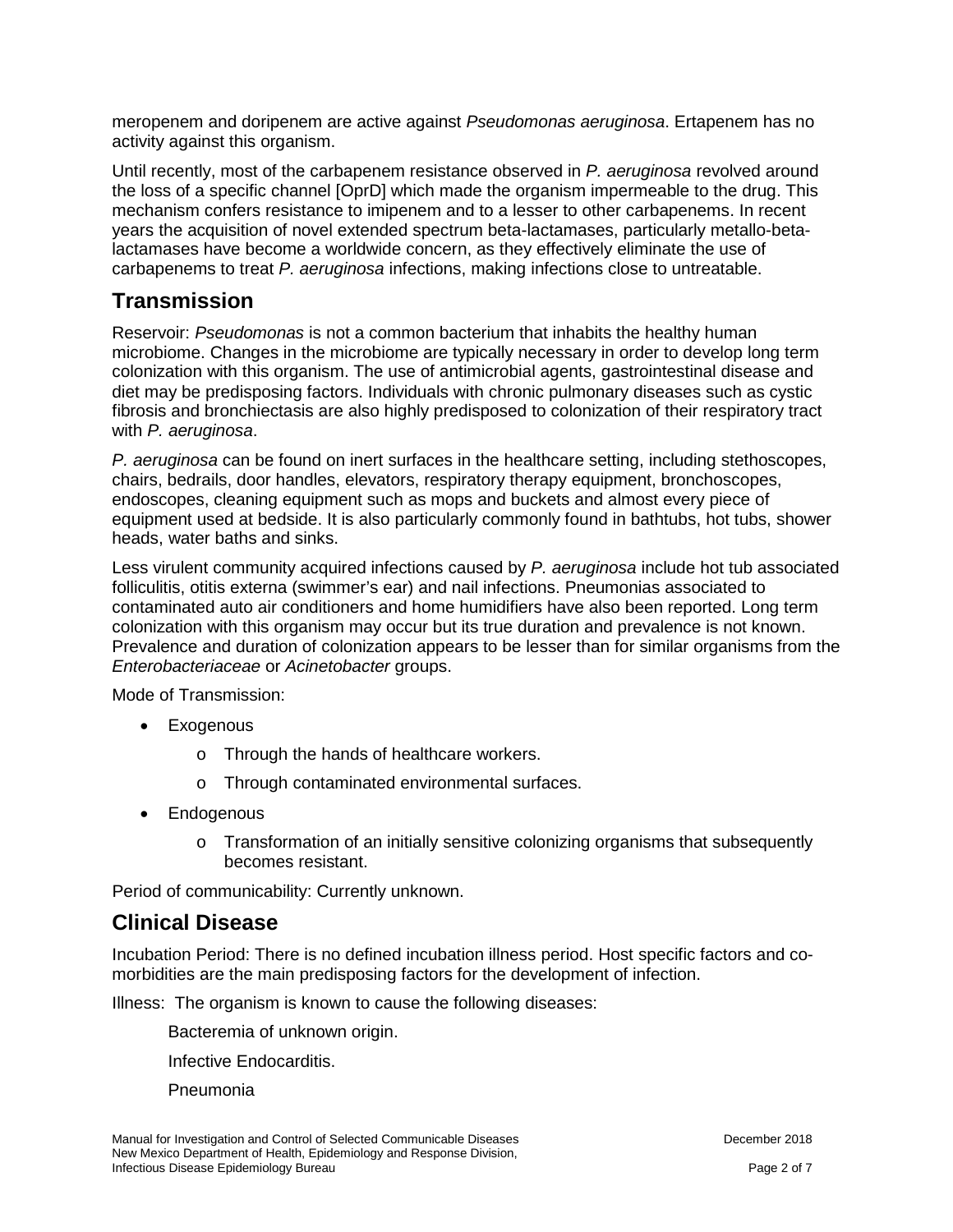Healthcare associated.

Nosocomial.

Ventilator associated.

Community acquired.

Urinary tract Infections.

Osteomyelitis.

Skin and Soft Tissue Infections.

Ecthyma gangrenosum.

Body piercing.

Hot tub folliculitis.

Paronychia.

Ear Infections.

Simple otitis externa (swimmers ear).

Malignant otitis externa.

Eye Infections.

Endophthalmitis.

Keratitis.

### **Laboratory Diagnosis**

Diagnosis is made based on clinical presentation and culturing of the organism.

### **Treatment**

*P. aeruginosa* that is not expressing multi-drug resistance may be treated with ceftazidime, cefepime, piperacillin-tazobactam, ticarcillin-clavulanic acid, ciprofloxacin or high dose levofloxacin. aminoglycosides such as gentamicin, tobramycin and amikacin, can be active against *Pseudomonas* but their toxicity, combined with lack of data demonstrating favorable outcomes, makes this antibiotic class less desirable as single therapy. The use of continuous or extended intravenous infusion rate of beta-lactams is preferred to interval dosing, as this maintains levels above the minimum inhibitory concentration at a constant rate.

Due to increased rates of resistance, carbapenems are often used to treat infections with *P. aeruginosa.* In the USA, carbapenems are only available for intravenous use. Once an organism is considered resistant to a carbapenem, it is considered resistant to all antibiotics in this category.

Treatment options are highly decreased if the organism is multi-drug resistant, carbapenem resistant organism. Rarely carbapenem-resistant *P. aeruginosa* (CRPA) will exhibit in vitro susceptibility to third and fourth generation cephalosporins such as ceftazidime and cefepime. These may only have utility for low inoculum infections, excluding life or limb threatening infections. Combination of ceftazidime/avibactam may sometimes be effective in the treatment of some strains of CRPA. At the time that this manuscript was written, the only other treatment considered as acceptable is colistin. Colistin toxicity is high and must be used with caution and only when needed.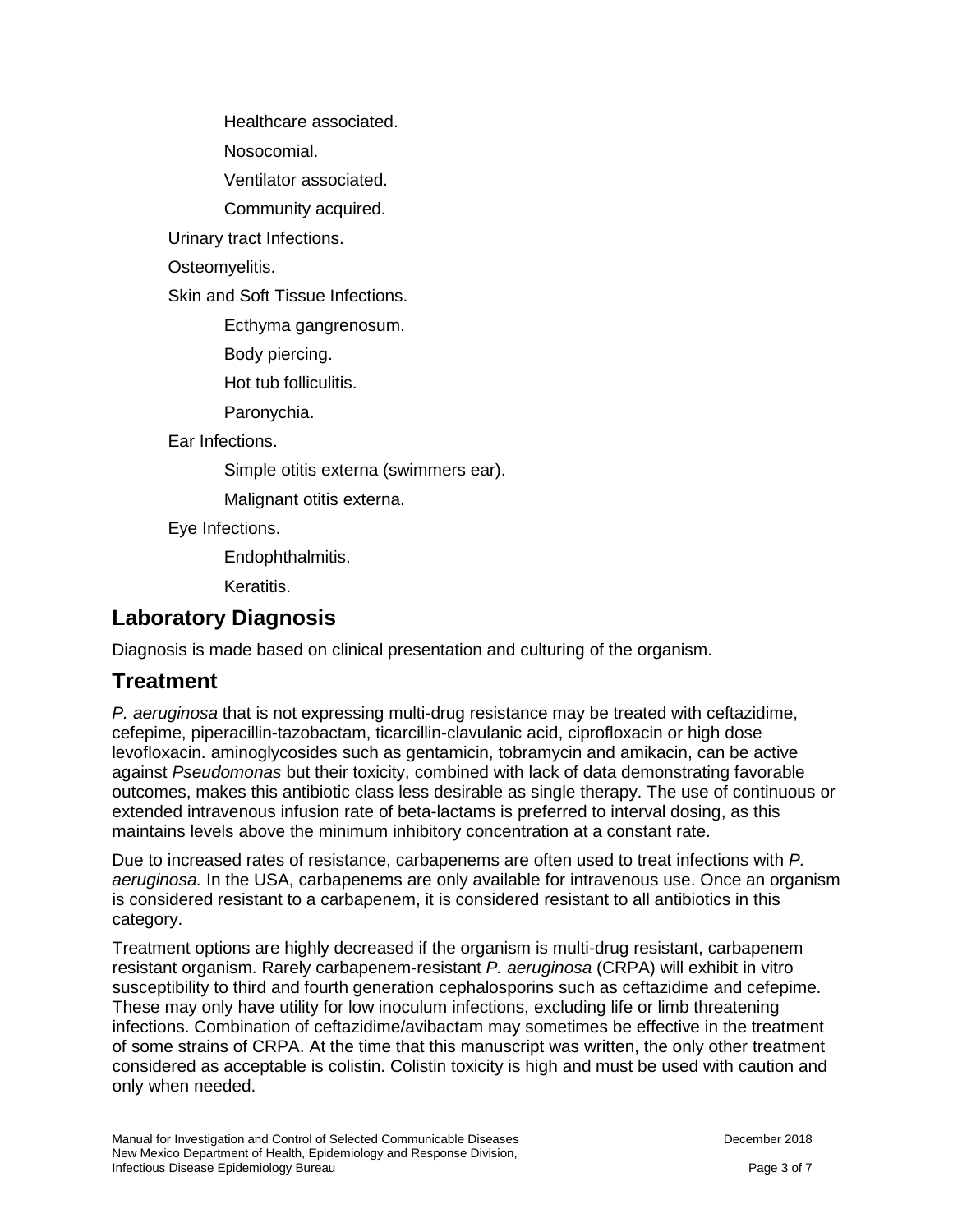### **Surveillance**

The prevalence of CRPA and carbapenemase-producing *P. aeruginosa* (CPPA) in the United States is not fully known but given its worldwide prevalence, it is assumed the prevalence is increasing at a rapid pace.

Routine screening for CRPA and CPPA is not currently recommended.

Screening for colonization may be considered for high risk populations and settings such as ICUs and nursing homes and/or, during outbreaks. Pros and cons must be considered by each organization. While rectal swabs are routinely used for surveillance purposes for other carbapenem resistant organisms, the utility of this method as a screening tool for CRPA and CPPA is debatable, as the organism primarily colonizes the respiratory tract.

Microbiologists and infection prevention professionals at each institution should determine the risk that CPPA carries at their institution and consider applicable options for surveillance and detection.

#### *Laboratory criteria* –

*Pseudomonas* is easily grown in clinical laboratories. Most automated laboratory analyzers can accurately identify the organism. Clinical laboratories routinely use phenotypic patterns to advice clinicians of susceptibilities. Clinicians may infer resistance mechanisms based on susceptibility patterns, but this may be inaccurate as this organism may have multiple mechanisms contributing to resistance at once yet, not necessarily express it in a way that may detectable based on phenotypes.

As previously mentioned, Beta-lactamases are abundant among *P. aeruginosa*. Betalactamases are classified into four mayor groups:

- 1. Extended Spectrum Beta-lactamases (ESBLs) that are inhibited by clavulanic acid.
- 2. Metallo-Beta-lactamases (MBL).
- 3. Cephalosporinases (AmpC).
- 4. Oxacillinases (OXA).

Much of the carbapenem resistance among *P. aeruginosa* is due to the production of metallo-beta-lactamases (MBLs). Currently, 10 subclasses of MBL enzymes are known. Of these, IMP and VIM are spread worldwide, including the US.

Most clinical laboratories do not have the capability of determining whether a carbapenem resistant organism is a carbapenemase producing organism or not. The number of laboratories acquiring technology that affords the capability of identifying these enzymes is increasing but at the present time, the use of advanced technologies that, not only can detect the presence of a carbapenemase but also identify enzyme class, is limited.

Detection of carbapenemase can be achieved by using the Modified Hodge Test (Attachment A). This test may be particularly useful for detection of KPCs and OXA48 but not NDMs. This is a basic technique available to many commercial and clinical laboratories. However, the results are subject to the interpretation of the user, typically matching levels of experience.

The presence or absence of Carbapenemase is suspected or confirmed as follows:

*Confirmed* – Identification of the enzyme by an experienced laboratory including CDC, CDC Regional Laboratories or State Laboratories.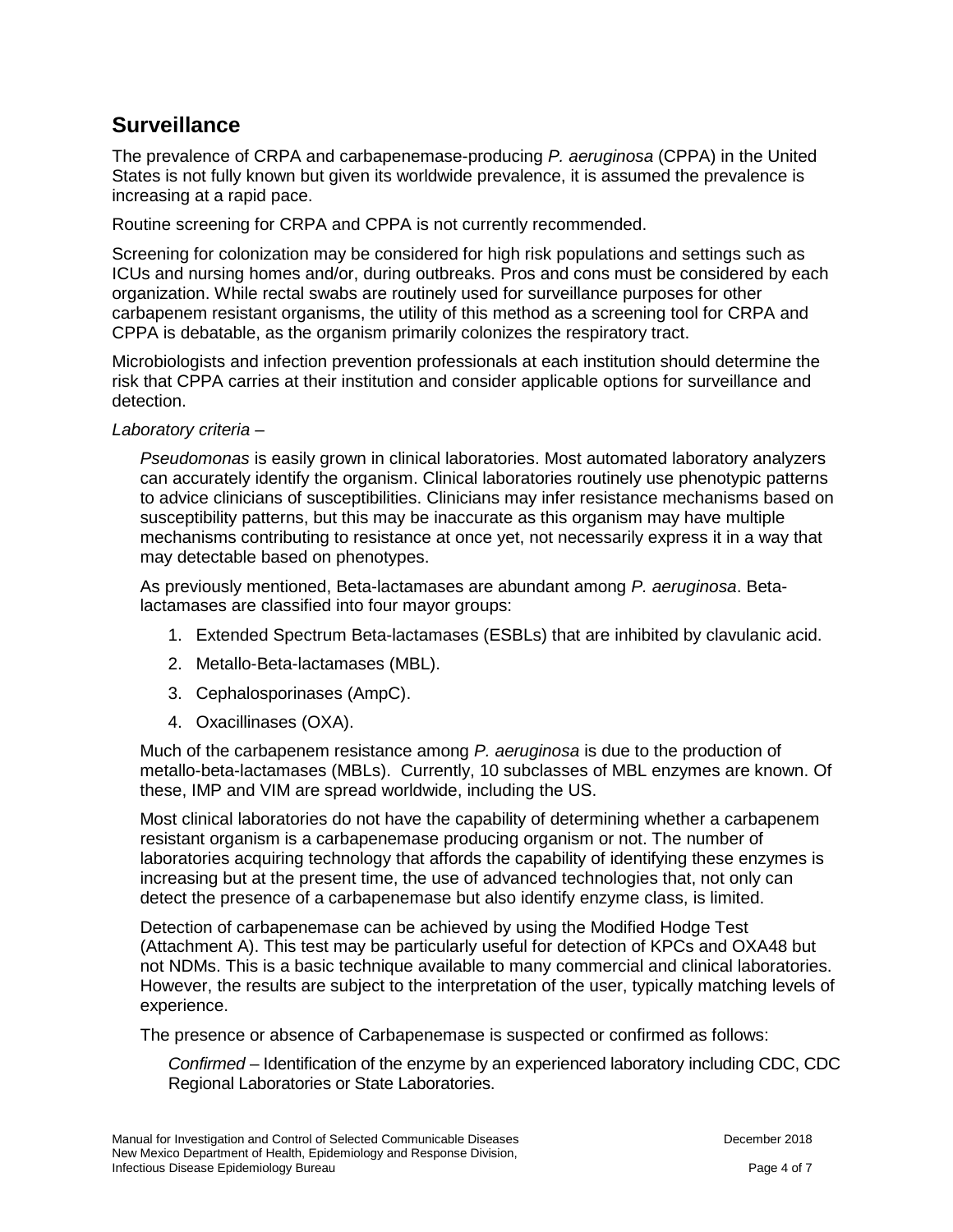*Probable* – A positive Modified Hodge Test in the hands of an experienced operator.

*Suspect* –Resistance to one carbapenem is used as predictor for resistance to all carbapenems. A *P. aeruginosa* is considered carbapenem resistant if the MIC is > 4 µg/ml for imipenem, meropenem or doripenem. *P. aeruginosa* should be always be assumed to be resistant to ertapenem.

#### Reporting:

Report all suspected or confirmed cases of Carbapenem resistant P. aeruginosa within 24 hours to the Epidemiology and Response Division (ERD) at 505-827-0006. Clinical isolates are to be forwarded to the State Public Health Laboratory (SLD) for further characterization. Information needed includes: patient's name, age, sex, race, ethnicity, home address, home phone number, occupation, and health care provider. Information should also be entered into NM-EDSS per established procedures.

#### Control Measures:

1. Case management: Individuals known to either have an infection with CRPA should receive appropriate antibiotic treatment. No decolonization strategies are established at the present time.

2. Contact management: Contact precautions should be instituted for patients known to have CRPA in acute care settings. Hand hygiene is at the core of prevention of transmission and must be emphasized. Device utilization should be minimized. Antimicrobial agents must be used exercising optimal clinical judgment and scientific evidence. Inappropriate antibiotics, incorrect antibiotics and/or incorrect dosing may lead to increased resistance.

3. Prevention: To prevent the spread of multi-drug resistance organisms (MDROs) in acute care settings, contact precautions should be instituted for patients known to have MDROs, including CRPA. In non-acute and/or long-term care settings, gowning and gloving should be done during secretion management, toileting and device manipulation. Unless the person represents a high risk for transmitting the organism, there is no need to restrict access to social and recreational activities. Education of staff about appropriate hand hygiene techniques, environmental cleaning and disinfection are crucial to prevent spread. Instituting solid antibiotic stewardship programs is indispensable to prevent further resistance development due to selective pressure.

4. Outbreak: Cohorting of staff and patients is recommended in the case of outbreaks. Surveillance cultures may or may not be helpful in the case of CRPA and will depend on specific scenarios. Chlorhexidine bathing has been found to be useful decreasing multidrug resistant healthcare associated infections and colonization rates, particularly in the ICU setting. This intervention may be particularly useful during an outbreak.

5. Precautions similar to those recommended for CRE by CDC should be observed. Please refer to CDCs toolkit at: https://www.cdc.gov/hai/pdfs/cre/CRE-guidance-508.pdf.

#### **Management of** *Pseudomonas aeruginosa* **infections in Child Care Centers**

Refer to recommendations above.

#### **References**

Wilson, Brigid M. Carbapenem-Resistant *Enterobacter cloacae* in Patients from the US Veterans Health Administration, 2006–2015. Emerging Infectious Diseases. 2017; 23 (5): 878- 880.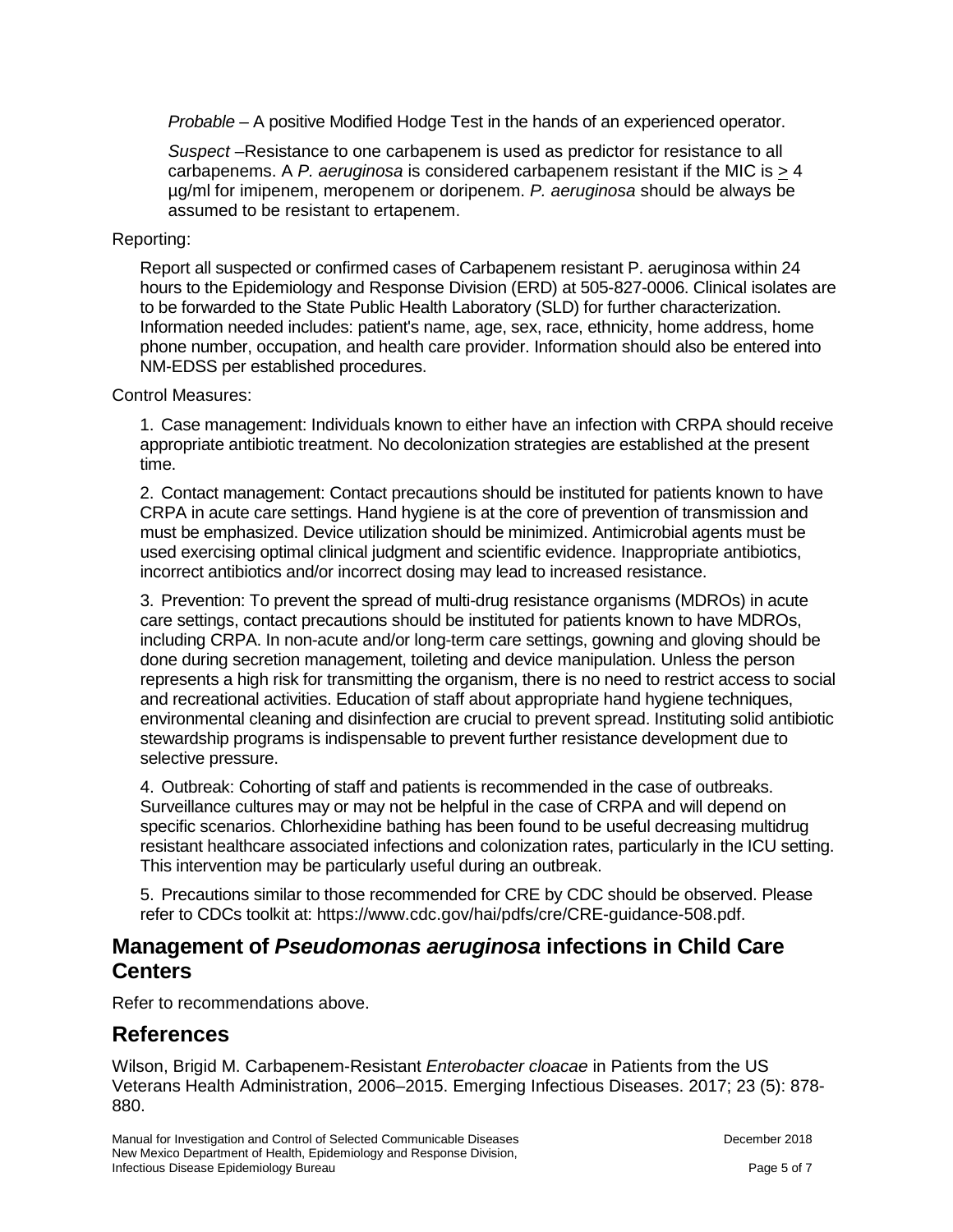Perez, Frederico. Treatment Options for Infections Caused by Carbapenem-resistant *Enterobacteriaceae*: Can We Apply "Precision Medicine" to Antimicrobial Chemotherapy? Expert Opinion Pharmacotherapy. 2016; 17(6): 761-768.

Huang, TD. Increasing proportion of carbapenemase-producing *Enterobacteriaceae* and emergence of a MCR-1 producer through a multicenter study among hospital-based and private laboratories in Belgium from September to November 2015. European Surveillance. 2017; 22(19): 1-9.

Lodise, Thomas. Prevalence of Invasive Infections due to Carbapenem-Resistant *Enterobacteriaceae* Among Adult Patients Across US Hospitals. Antimicrobial Agents Chemotherapy [on line]. 2017 Accepted for publication.

Da Costa Silva, Danielly. Phenotypic methods for screening carbapenem-resistant *Enterobacteriaceae* and assessment of their antimicrobial susceptibility profile. Sociedad Brasileira de Medicina Tropical (Brazilian Tropical Medicine Society). 2017; 50(2):173-1786.

Cerqueira, Gustavo C. Multi-institute analysis of carbapenem resistance reveals remarkable diversity, unexplained mechanisms, and limited clonal outbreaks. Proceedings of the National Academy of Science USA. 2017; 114(5): 1135-1140.

Falagas, Matthew E. Antibiotic Treatment of Infections Due to Carbapenem-Resistant *Enterobacteriaceae*: Systematic Evaluation of the Available Evidence. Antimicrobial Agents Chemotherapy. 2014; 58(2): 654-663.

Gniadek, Thomas J. Carbapenem-Resistant Non-Glucose-Fermenting Gram-Negative Bacilli: The Missing Piece to the Puzzle. Journal of Clinical Microbiology. 2016; 54(7): 1700-1710.

Zollner-Schwetz, Ines. Colonization of long term care facility patients with MDR-Gram-negatives during an *Acinetobacter baumannii* outbreak. Antimicrobial resistance and Infection Control. 2017 eCollection.